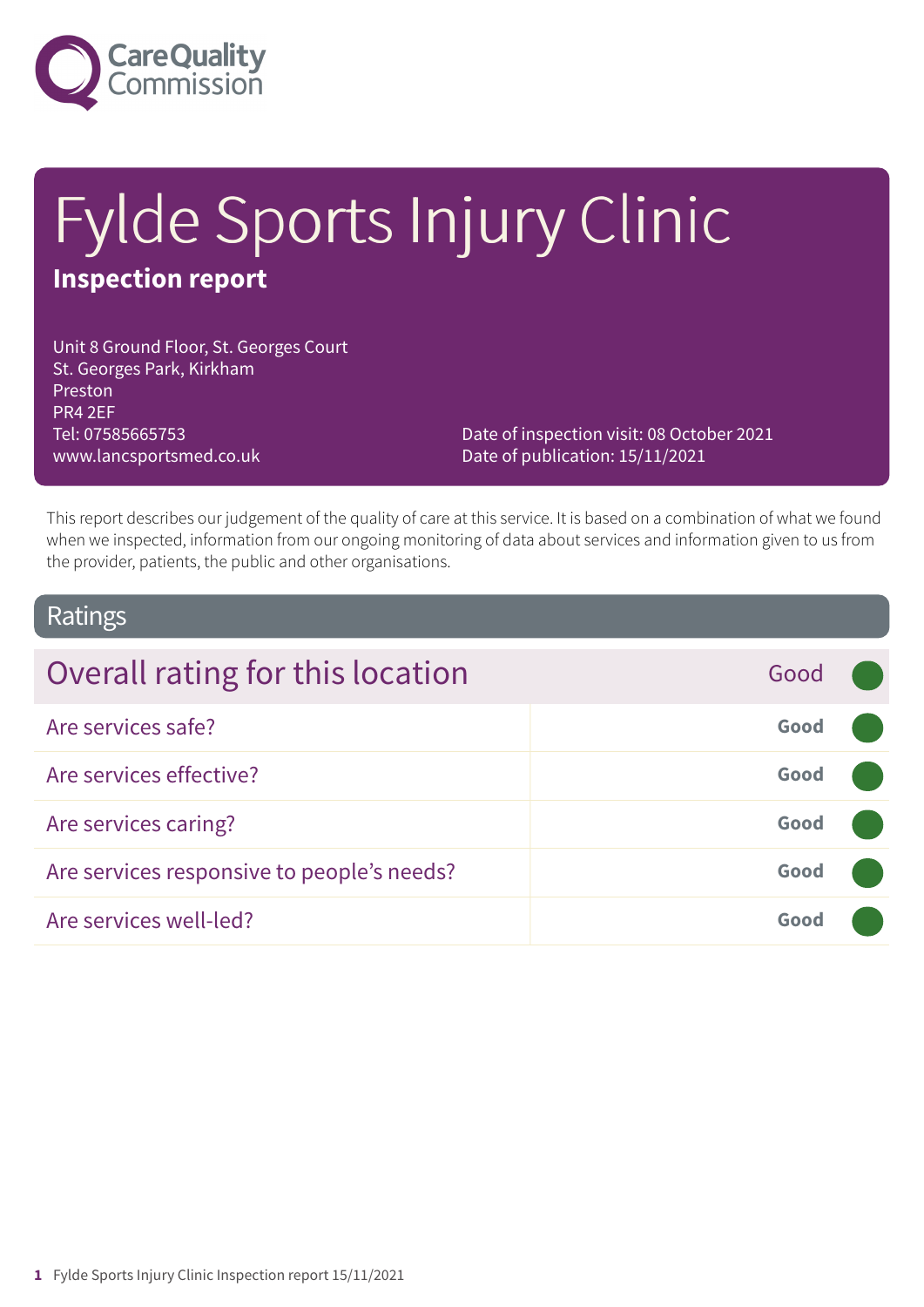# Overall summary

# **This service is rated as Good overall.**

The key questions are rated as:

Are services safe? – Good

Are services effective? – Good

Are services caring? – Good

Are services responsive? – Good

Are services well-led? – Good

We carried out an announced comprehensive inspection at Fylde Sports Injury Clinic as part of our inspection programme. This was the first CQC inspection for this location.

Fylde Sports Injury Clinic is a private clinic that offers outpatient services for adults and children from approximately eight years old. The service specialises in musculoskeletal injury management and sports medicine. The clinic offers in-house diagnostic ultrasound and a wide range of guided injections, as well as other services such as physiotherapy.

Dr Duncan G Roberston is the registered manager. A registered manager is a person who is registered with the Care Quality Commission to manage the service. Like registered providers, they are 'registered persons'. Registered persons have legal responsibility for meeting the requirements in the Health and Social Care Act 2008 and associated Regulations about how the service is run.

Comment cards were not distributed to the provider prior to the inspection in order to minimise the risks associated with the COVID -19 pandemic. One patient attended the clinic on the day of our inspection.

# **Our key findings were:**

- The service was offered on a private, fee paying basis only and was accessible to patients who chose to use it. Patients were able to access care and treatment from the clinic within an appropriate timescale for their needs.
- Information for patients was comprehensive and accessible. This included information on the treatments available and the provider's fees.
- Systems and processes were in place to help keep patients safe including the maintenance of the premises, clinical equipment and the management of infection control, medication and clinical waste.
- The service had good facilities and was well equipped to treat patients and meet their needs.
- Systems, processes and records had been established to seek consent and to offer coordinated and person centred care.
- The provider was aware of current evidence-based guidance and they had the skills, knowledge and experience to carry out their role.
- Patients were encouraged to provide feedback and systems were in place to act on and learn from any complaints. Patient feedback was overall positive complimenting the service they received and the quality of care and treatment.
- Staff had access to ongoing training, supervision and appraisal.
- There were clear responsibilities, roles and systems of accountability to support good governance.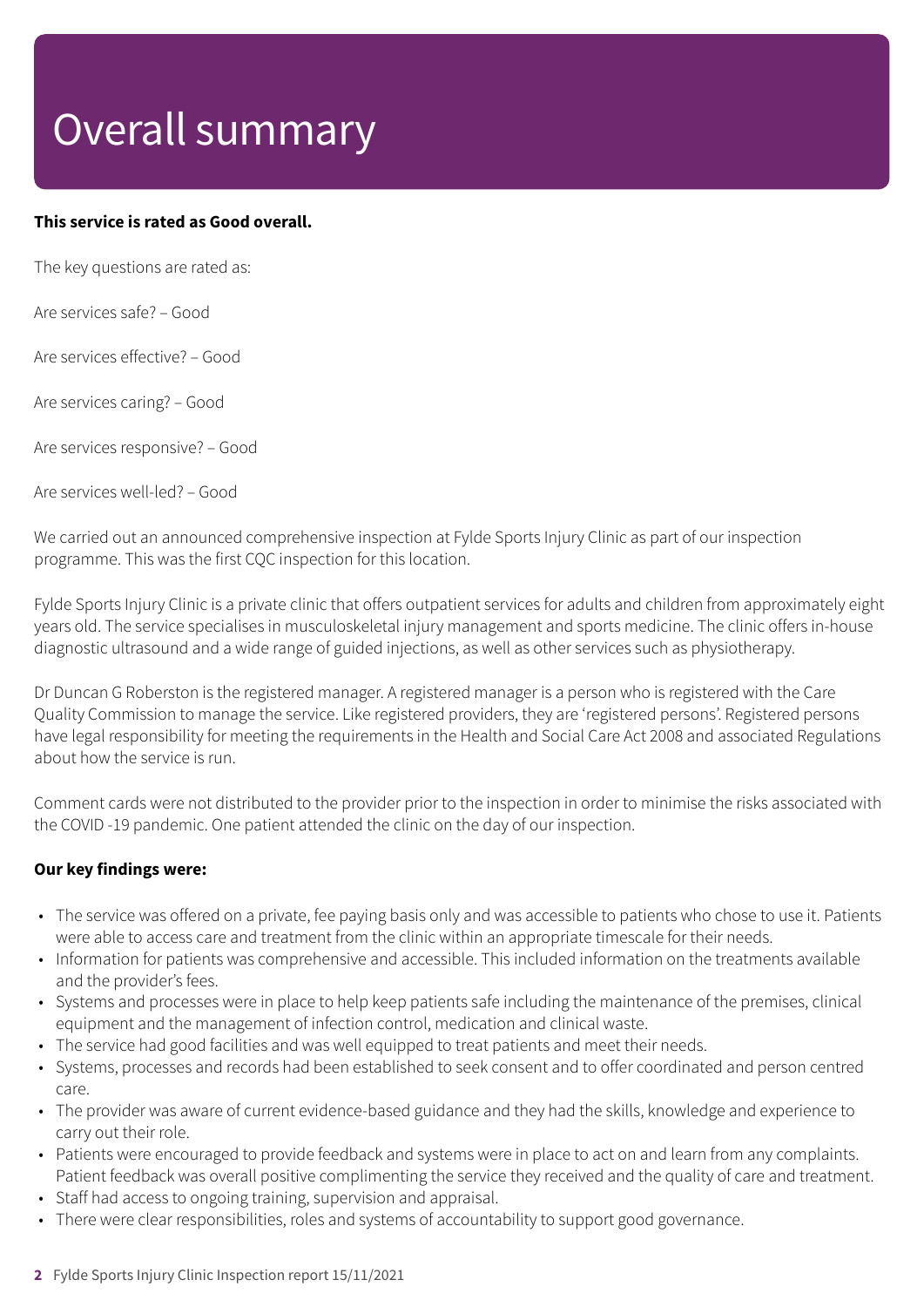# Overall summary

# **Dr Rosie Benneyworth BM BS BMedSci MRCGP**

Chief Inspector of Primary Medical Services and Integrated Care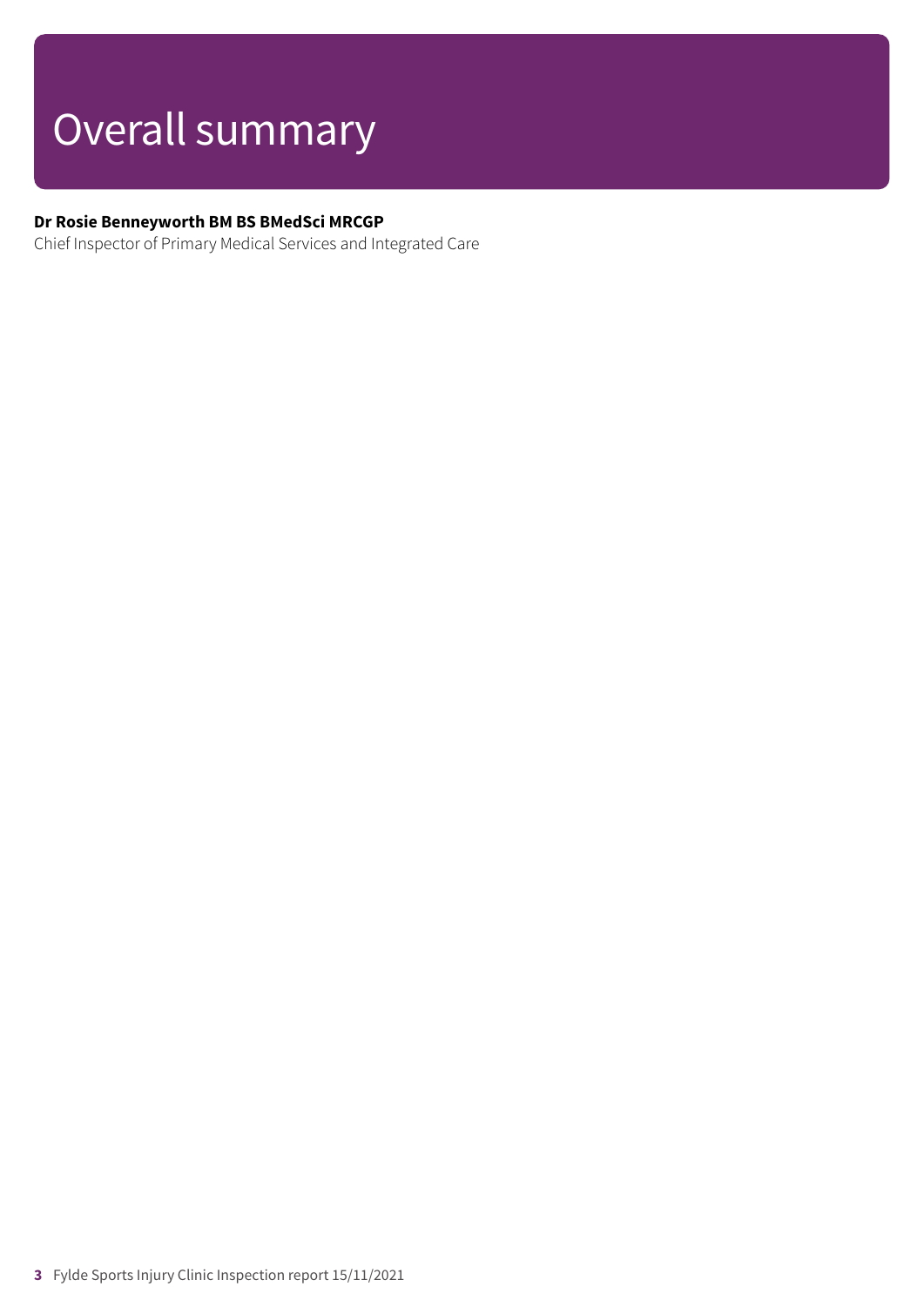# Our inspection team

Our inspection team was led by a CQC lead inspector**.** The team included a GP specialist advisor.

# Background to Fylde Sports Injury Clinic

Lancashire Sports Medicine Ltd is the registered provider.

Fylde Sports Injury Clinic is a private clinic that specialises in sports medicine and musculoskeletal injury management for both children and adults. Dr Roberston MBChB(Edin) MRCGP DCH MSc PGCMskMedUS FCMI DFSRH FFSEMUK isthe clinical director and registered manager for Fylde Sports Injury Clinic. He is a GMC Registered Specialist in Sports & Exercise Medicine.

The service is based at Unit 8 Ground Floor, St Georges Court, St Georges Park, Kirkham, Preston PR4 2EF. The clinic team consists of one doctor (the clinical director), a service manager / registered nurse, receptionist and a physiotherapist.

The clinic is open Monday to Thursday by appointment only. Urgent cases are seen by special arrangement. People are encouraged to email or call the clinic via telephone number: 01772 802200 or info@fysicl.co.uk for all enquiries or to make appointments.

Website: www.fysicl.co.uk

The service is registered with CQC to undertake the following regulated activities:

- Diagnostic and Screening Procedures
- Treatment of disease, disorder or injury.

#### **How we inspected this service**

We carried out this comprehensive inspection under Section 60 of the Health and Social Care Act 2008 as part of our regulatory functions. This inspection was planned to check whether the service was meeting the legal requirements and regulations associated with the Health and Social Care Act 2008.

Throughout the pandemic CQC has continued to regulate and respond to risk. However, taking into account the circumstances arising as a result of the pandemic, and in order to reduce risk, we have conducted our inspections differently. This inspection was carried out in a way which enabled us to spend a minimum amount of time on site.

This included:

- Requesting a provider information return and additional evidence from the provider prior to the site visit.
- Conducting staff interviews remotely using telephone calls.
- A shorter site visit to enable us to undertake a tour of the premises, interview the clinical director, review clinical records and other documents relating to the service.
- Further communications for clarification.

To get to the heart of patients' experiences of care and treatment, we always ask the following five questions:

- Is it safe?
- Is it effective?
- Is it caring?
- Is it responsive to people's needs?
- Is it well-led?

These questions therefore formed the framework for the areas we looked at during the inspection.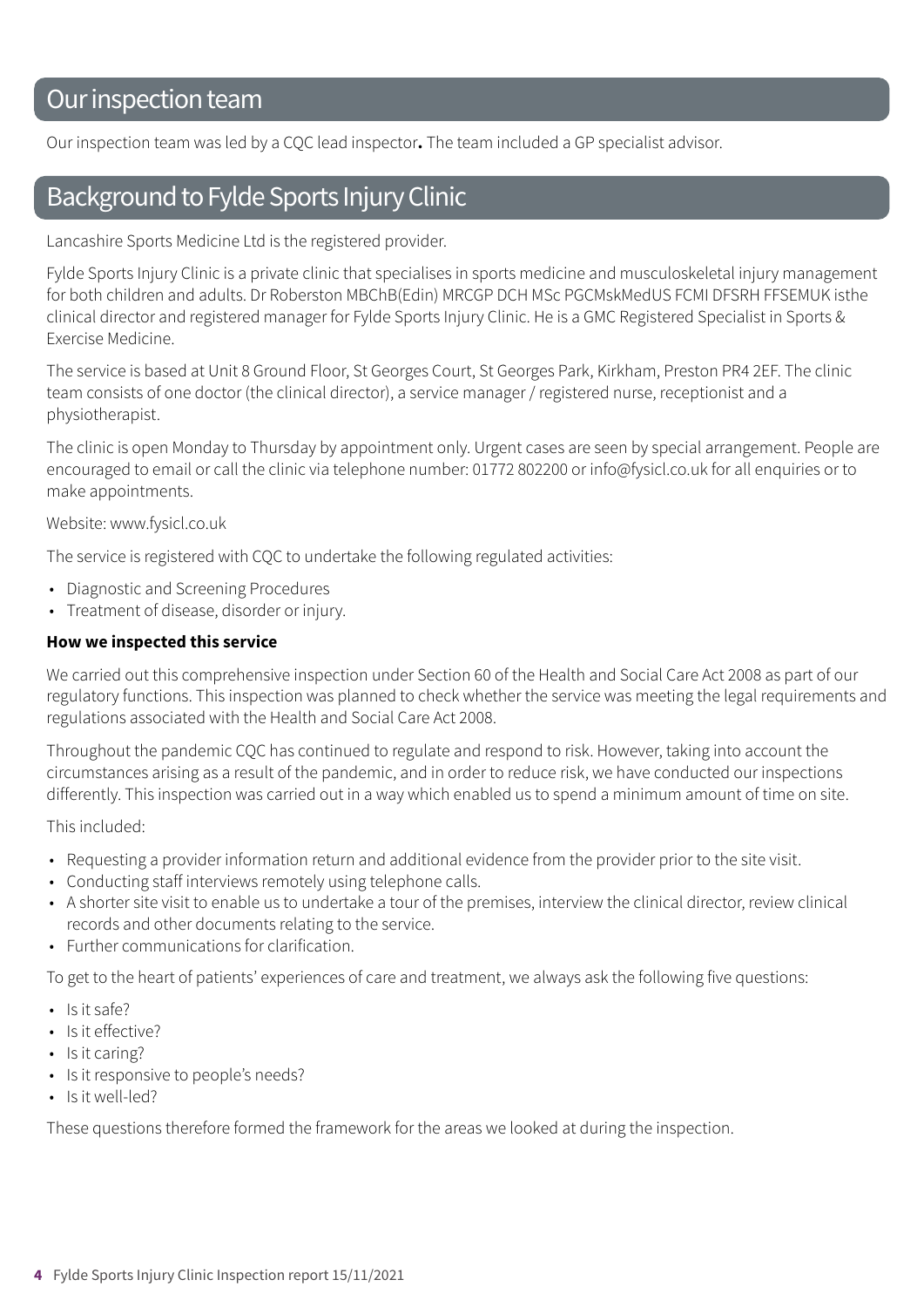# Are services safe?

#### **We rated safe as Good because:**

The service had clear systems to keep people safe and safeguarded from abuse. There were systems to assess, monitor and manage risks to patient safety. Staff had the information they needed to deliver safe care and treatment to patients. The service had reliable systems for appropriate and safe handling of medicines. The service had a good safety record and had systems in place to learn and make improvements should things go wrong.

### **Safety systems and processes**

### **The service had clear systems to keep people safe and safeguarded from abuse.**

- The provider conducted safety risk assessments. For example, in relation to the environment and the safe management of oxygen. It also had appropriate safety policies such as infection prevention and control, safety and suitability of premises and equipment and information governance which were regularly reviewed and communicated to staff. Staff received safety information from the service as part of their induction and refresher training. The service had systems to safeguard children and vulnerable adults from abuse.
- The provider had systems in place to assure that an adult accompanying a child had parental authority.
- The service understood the need to work with other agencies when appropriate to support patients and protect them from neglect and abuse. Staff understood the steps required to protect patients from abuse, neglect, harassment, discrimination and breaches of their dignity and respect.
- The provider carried out staff checks at the time of recruitment. Disclosure and Barring Service (DBS) checks were undertaken where required. (DBS checks identify whether a person has a criminal record or is on an official list of people barred from working in roles where they may have contact with children or adults who may be vulnerable).
- All staff received up-to-date safeguarding and safety training appropriate to their role. They knew how to identify and report concerns. Staff who acted as chaperones had received a DBS check, understood their role and responsibilities and were due to undertake training in this area.
- There was an effective system to manage infection prevention and control. The provider had undertaken a premises risk assessment which included consideration of the risks associated with legionella. Systems were in place to control potential risks such as weekly flushing of the water system and water testing.
- The provider ensured that facilities and equipment were safe, and that equipment was maintained according to manufacturers' instructions. There were systems for safely managing clinical waste.
- The provider carried out appropriate environmental risk assessments, which took into account the profile of people using the service and those who may be accompanying them. For example, in relation to disability access.

#### **Risks to patients**

#### **There were systems to assess, monitor and manage risks to patient safety.**

- There were arrangements for planning and monitoring the number and mix of staff needed.
- There was an induction system for staff tailored to their role.
- Staff understood their responsibilities to manage emergencies and to recognise those in need of urgent medical attention. They knew how to identify and manage patients with severe infections for example sepsis.
- There were appropriate indemnity arrangements in place.
- There were suitable medicines and equipment to deal with medical emergencies which were stored appropriately and checked regularly. If items recommended in national guidance were not kept there was an appropriate risk assessment to inform this decision.

#### **Information to deliver safe care and treatment**

**5** Fylde Sports Injury Clinic Inspection report 15/11/2021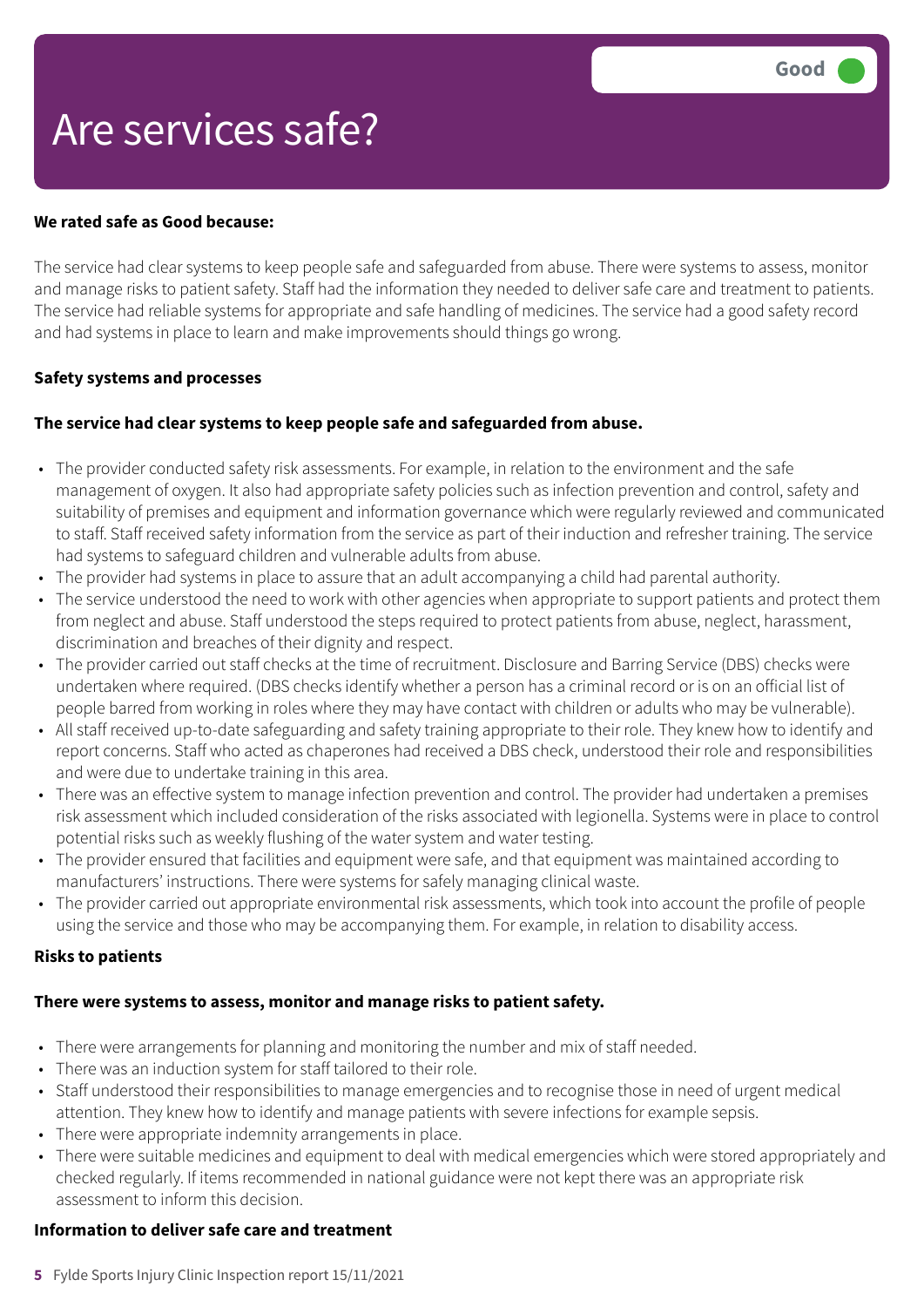# Are services safe?

# **Staff had the information they needed to deliver safe care and treatment to patients.**

- Individual care records were written and managed in a way that kept patients safe. The care records we saw showed that information needed to deliver safe care and treatment was available to relevant staff in an accessible way.
- The service had systems for sharing information with staff and other agencies to enable them to deliver safe care and treatment. Patients provided contact details for their GP when registering with the service. Patient consent for sharing information with their GP was obtained when required.
- The service had a system in place to retain medical records in line with Department of Health and Social Care (DHSC) guidance in the event that they cease trading.
- The provider made appropriate and timely referrals in line with protocols and up to date evidence-based guidance.

### **Safe and appropriate use of medicines**

### **The service had reliable systems for appropriate and safe handling of medicines.**

- The systems and arrangements for managing medicines including emergency medicines and equipment minimised risks. The service kept all prescription stationery securely on a computer and monitored its use.
- When necessary, the provider prescribed, administered or supplied medicines to patients and gave advice on medicines in line with legal requirements and current national guidance. Processes were in place for checking medicines and staff kept records of medicines. For example, in relation to emergency drugs and any prescriptions issued.
- There were effective protocols for verifying the identity of patients including children.

#### **Track record on safety and incidents**

#### **The service had a good safety record.**

- There were comprehensive risk assessments in relation to safety issues. We looked at a range of these including environmental health and safety, oxygen, fire and sharps injury.
- The provider monitored and reviewed activity. This helped them to understand risks and gave a clear, accurate and current picture that led to safety improvements.

#### **Lessons learned and improvements made**

#### **The service learned and made improvements when things went wrong.**

- There was a system for recording and acting on significant events. Staff understood their duty to raise concerns and report incidents and near misses. The provider supported staff when they did so. We looked at one example in relation to a referral that was sent via secure email which contained an incorrect attachment. Appropriate action had been taken in response which included a review of policies and procedures.
- There were adequate systems for reviewing and investigating when things went wrong. The service learned, shared lessons and took action to improve safety in the service.
- The provider was aware of and complied with the requirements of the Duty of Candour. The provider encouraged a culture of openness and honesty. The service had systems in place for knowing about notifiable safety incidents.
- The service acted on and learned from external safety events as well as patient and medicine safety alerts. The service had established a mechanism to receive, log and manage safety alerts relevant to the clinic. The provider maintained a data safety sheet which outlined the date of the alert, details of the safety issue and action taken.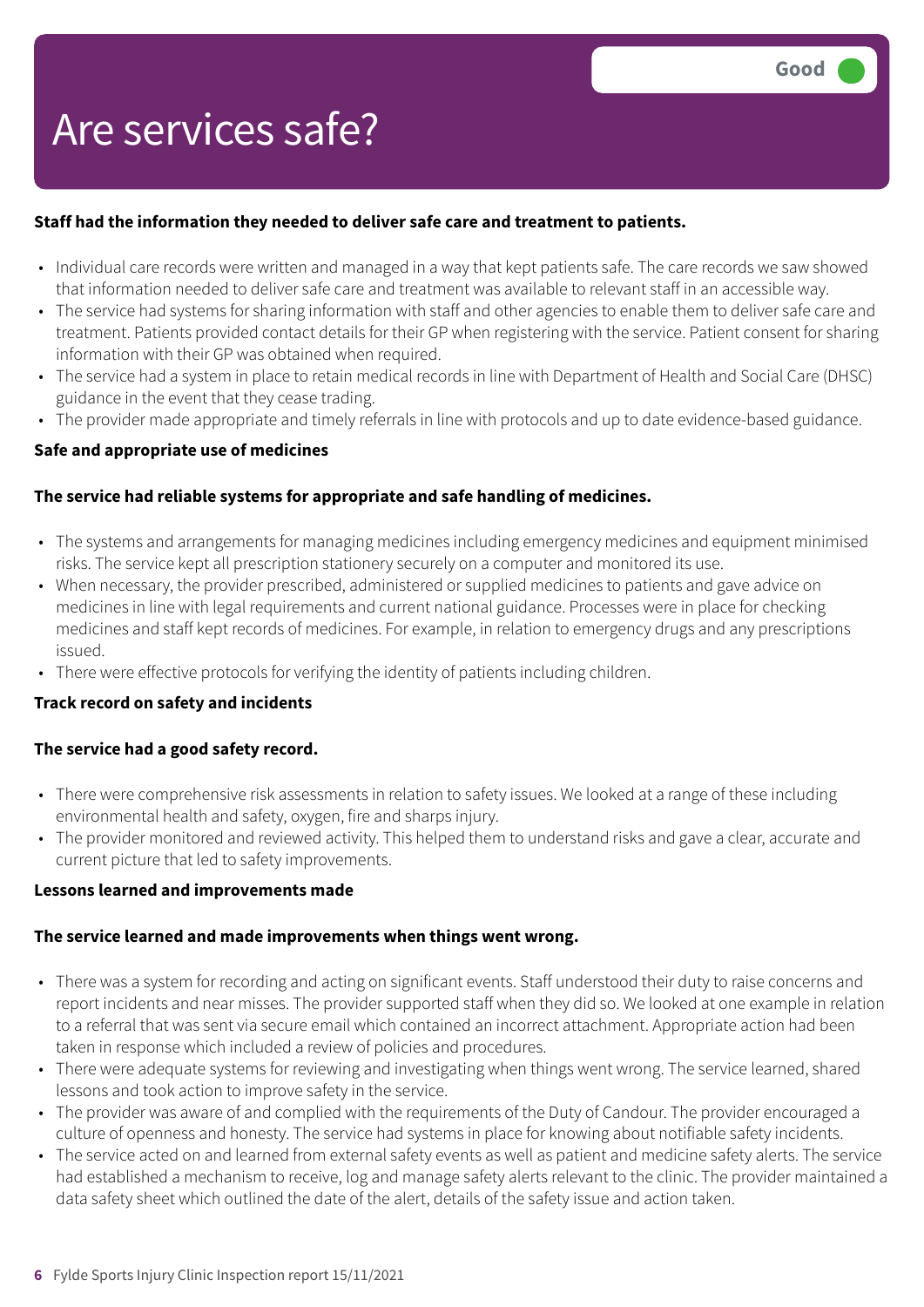# Are services effective?

### **We rated effective as Good because:**

The provider assessed needs and delivered care in line with current legislation, standards and evidence-based guidance. The service was involved in quality improvement activity. Staff had the skills, knowledge and experience to carry out their roles. Staff were consistent and proactive in empowering patients and supporting them to manage their own health and maximise their independence. The provider obtained consent to care and treatment in line with legislation and guidance.

#### **Effective needs assessment, care and treatment**

# The provider had systems to keep clinicians up to date with current evidence-based practice. We saw evidence **that clinicians assessed needs and delivered care and treatment in line with current legislation, standards and guidance (relevant to their service).**

- The provider assessed needs and delivered care in line with relevant and current evidence-based guidance and standards.
- Patients' immediate and ongoing needs were fully assessed. Where appropriate this included their clinical needs and their mental and physical wellbeing.
- The provider had enough information to make or confirm a diagnosis.
- We saw no evidence of discrimination when making care and treatment decisions.
- Staff assessed and managed patients' pain where appropriate

#### **Monitoring care and treatment**

# **The service was involved in quality improvement activity.**

- The service used information about care and treatment to make improvements.
- During May 2021, the provider produced a quality improvement document to enable the service to reflect on where they had started, progress to date and plans for the future. This covered a range of areas including infrastructure, equipment, information technology processes and policies and services. The document highlighted that there had been no single episode of either post injection or covid related infection since the clinic opened.
- The service made improvements where necessary through the use of completed audits. For example, we saw that the provider had established a programme of routine checks and clinical audits that were completed at different intervals throughout the year to monitor operational activity. Audits viewed covered areas such as infection control, waste management, healthcare records and injection outcomes to ensure treatments were effective and appropriate. We noted that several cycles had been completed for the infection control audit and two for the healthcare records.

# **Effective staffing**

# **Staff had the skills, knowledge and experience to carry out their roles.**

- All staff were appropriately qualified for their role. The provider had developed an induction programme for newly appointed staff.
- Relevant professionals (medical and nursing) were registered with the General Medical Council (GMC) / Nursing and Midwifery Council and were up to date with revalidation.
- The provider understood the learning needs of staff and provided protected time and training to meet them. Up to date records of skills, qualifications and training were maintained. Staff were encouraged and given opportunities to develop. Plans were in place to address any outstanding training needs.

#### **Coordinating patient care and information sharing**

**7** Fylde Sports Injury Clinic Inspection report 15/11/2021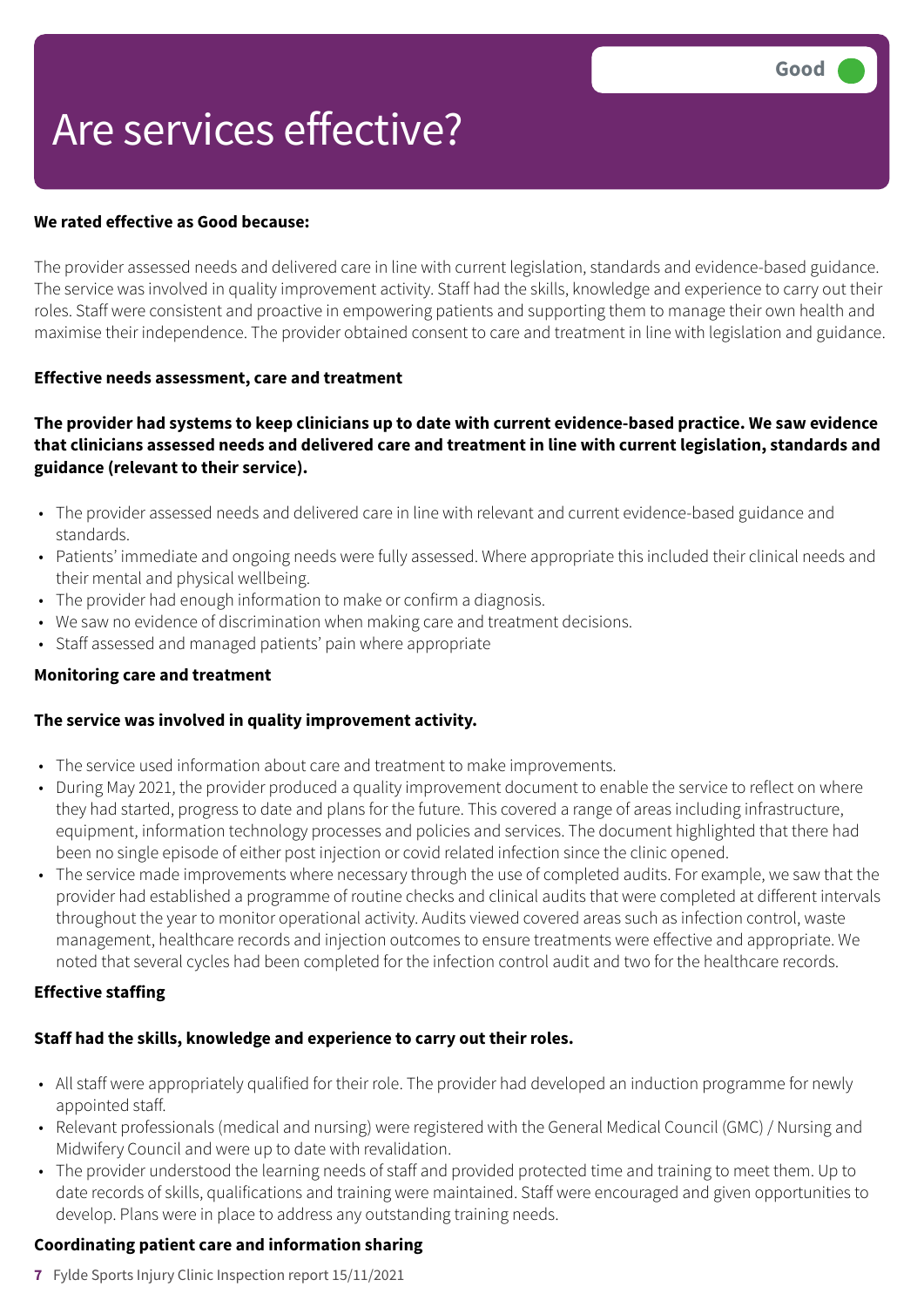# Are services effective?

# **Staff worked together, and with other organisations, to deliver effective care and treatment.**

- Patients received coordinated and person-centred care.
- All patients were asked for consent to share details of their consultation with their registered GP when necessary.
- The provider referred to and communicated effectively with other services when appropriate. For example, with the patient's own GP.
- Before providing treatment, the provider ensured they had adequate knowledge of the patient's health, any relevant test results and their medicines history.
- The provider had risk assessed the treatments they offered.
- There were systems in place to ensure care and treatment for patients in vulnerable circumstances was coordinated with other services should the need arise.
- The service monitored the process for seeking consent appropriately.

# **Supporting patients to live healthier lives**

# **Staff were consistent and proactive in empowering patients and supporting them to manage their own health and maximise their independence.**

- Where appropriate, staff gave people advice so they could self-care.
- Risk factors were identified, highlighted to patients and where appropriate highlighted to their normal care provider for additional support.
- Where patient's needs could not be met by the service, staff redirected them to the appropriate service for their needs.

# **Consent to care and treatment**

# **The service obtained consent to care and treatment in line with legislation and guidance.**

- The provider understood the requirements of legislation and guidance when considering consent and decision making. Written consent for injections was obtained from patients.
- The service supported patients to make decisions. Where appropriate, they would assess and record a patient's mental capacity to make a decision.
- The service monitored the process for seeking consent appropriately.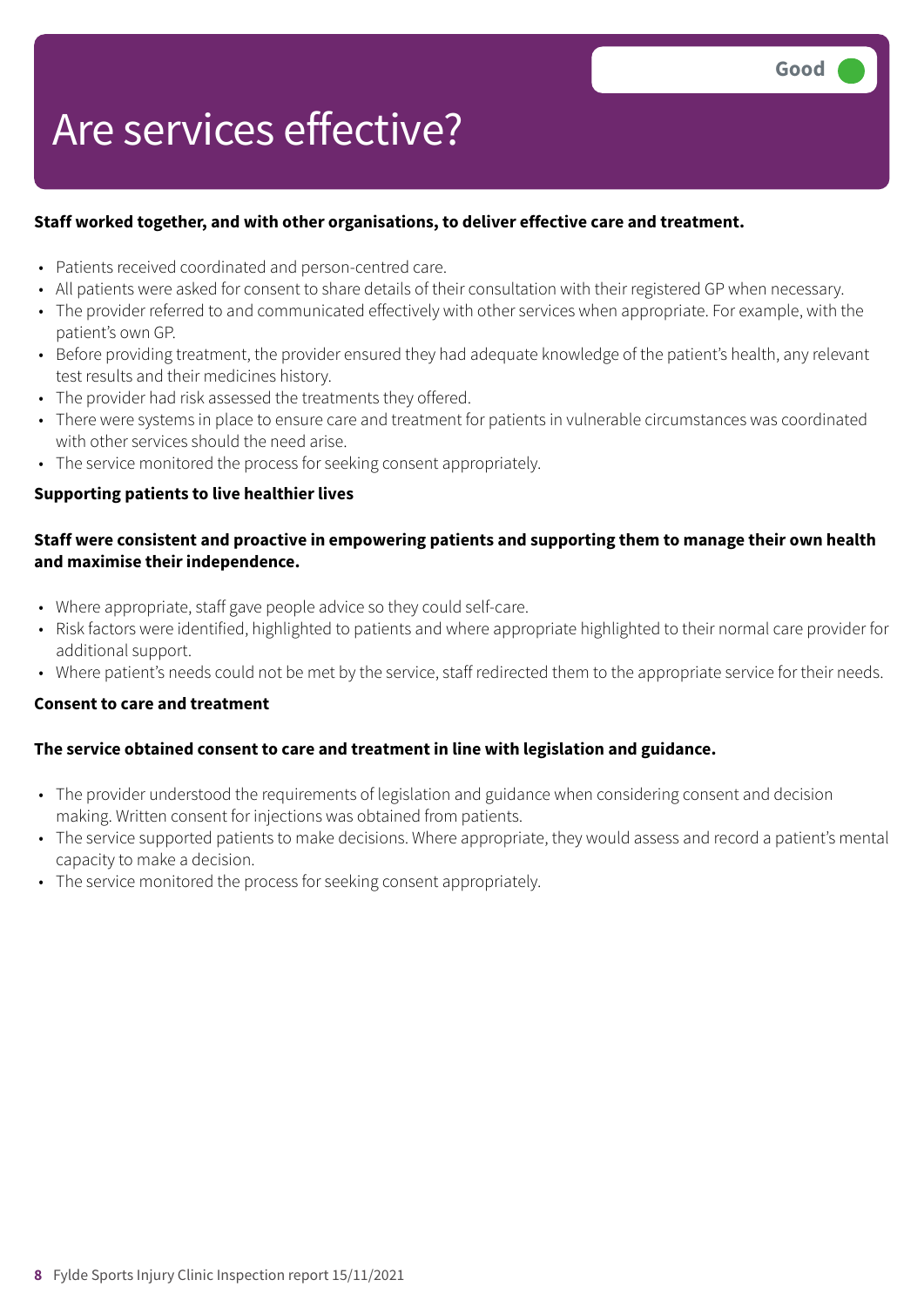# Are services caring?

#### **We rated caring as Good because:**

Feedback from patients confirmed they were treated with kindness, respect and compassion. Staff helped patients to be involved in decisions about their care and treatment. Staff understood the needs of patients and respected their privacy and dignity.

#### **Kindness, respect and compassion**

#### **Staff treated patients with kindness, respect and compassion.**

- Patients were encouraged to provide feedback on their experience via the clinic's website, informally and in writing. This was outlined in the clinic's complaints, concerns and feedback leaflet that was on display in the reception area.
- The service sought feedback on the quality of clinical care patients received. For example, we were provided with the results of a survey entitled 'Patient 360 feedback' following the service manager contacting 39 random patients via text. 16 patients responded to the survey which covered 11 questions. The questions covered areas such as standard of the environment and cleanliness of the clinic, reason for visit, standard of service received at reception, level of satisfaction with the time spent with the clinician, feedback on the knowledge and specialist skills of the clinician, interactions with patients and general comments etc. Overall feedback from patients was positive. A further survey was undertaken between May to July 2021. 40 patients were contacted and 19 people responded. Although some of the questions had changed, the results remained positive overall.
- Feedback from patients was positive about the way staff treated people.
- Staff had completed equality and diversity training and understood patients' personal, cultural, social and religious needs. They displayed an understanding and non-judgemental attitude to all patients.
- The service gave patients timely support and information.

#### **Involvement in decisions about care and treatment**

#### **Staff helped patients to be involved in decisions about care and treatment.**

- Interpretation services were available for patients who did not have English as a first language.
- The service was able to produce patient information in easy read formats such as larger print, subject to individual need.
- Patients we spoke with and feedback shared with the provider via surveys confirmed they felt listened to and supported by staff and had sufficient staff during consultations to make an informed decision about the choice of treatment available to them. Patients were complimentary about how thorough the clinicians were.
- Staff communicated with people in a way that they could understand so they could make an informed decision. For example, the provider had produced a range of patient information, and had access to anatomical charts and models to help *explain* and articulate information to patients as clearly as possible.
- Links to a range of patient information had also been uploaded to the clinic's website. For example, patient information and complaints leaflets, information on treatments, how to access medical records and consent and survey results.

#### **Privacy and Dignity**

#### **The service respected patients' privacy and dignity.**

- Staff recognised the importance of people's dignity and respect.
- **9** Fylde Sports Injury Clinic Inspection report 15/11/2021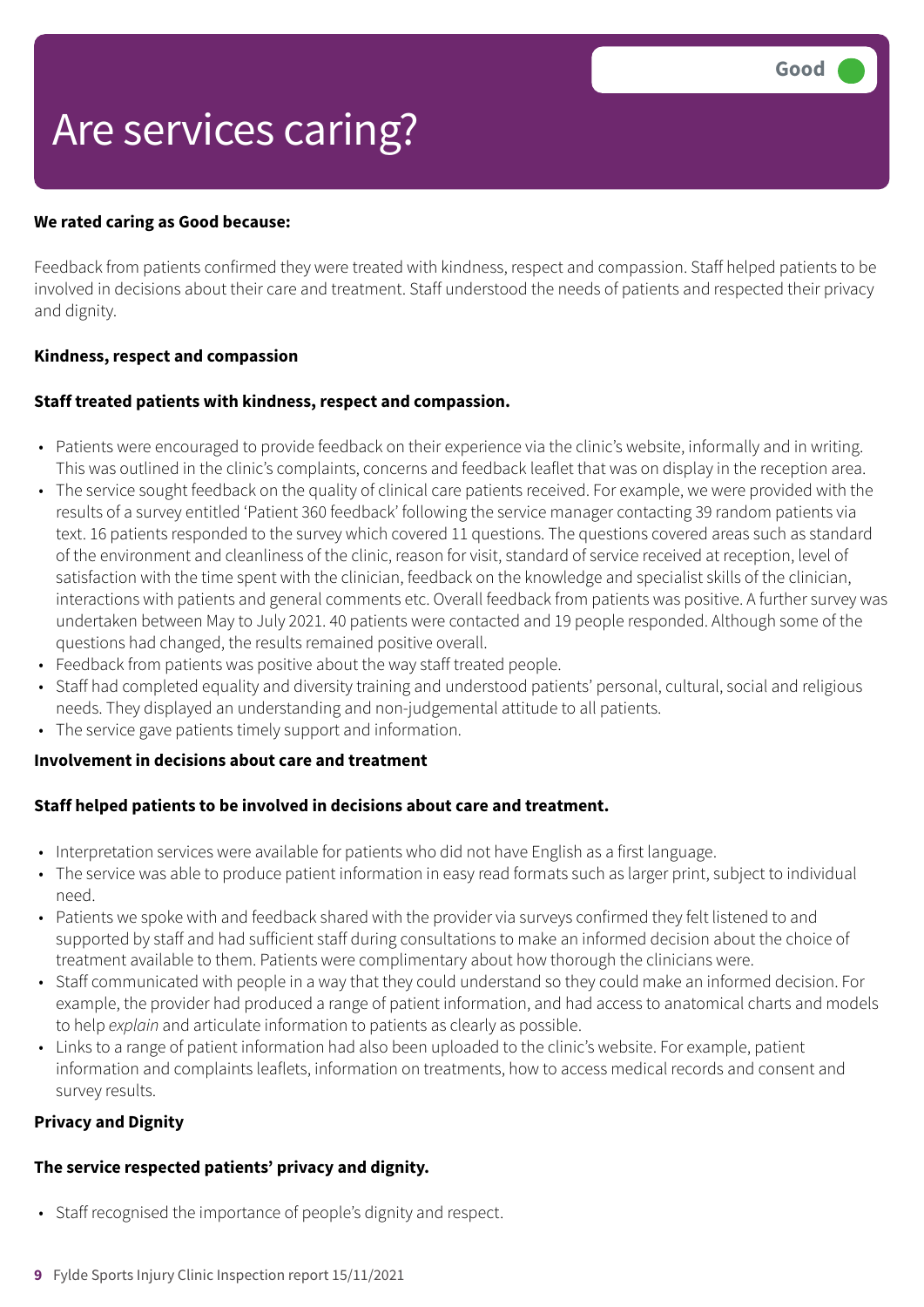# Are services caring?

• Staff knew that if patients wanted to discuss sensitive issues or appeared distressed, they could offer them a private room to discuss their needs.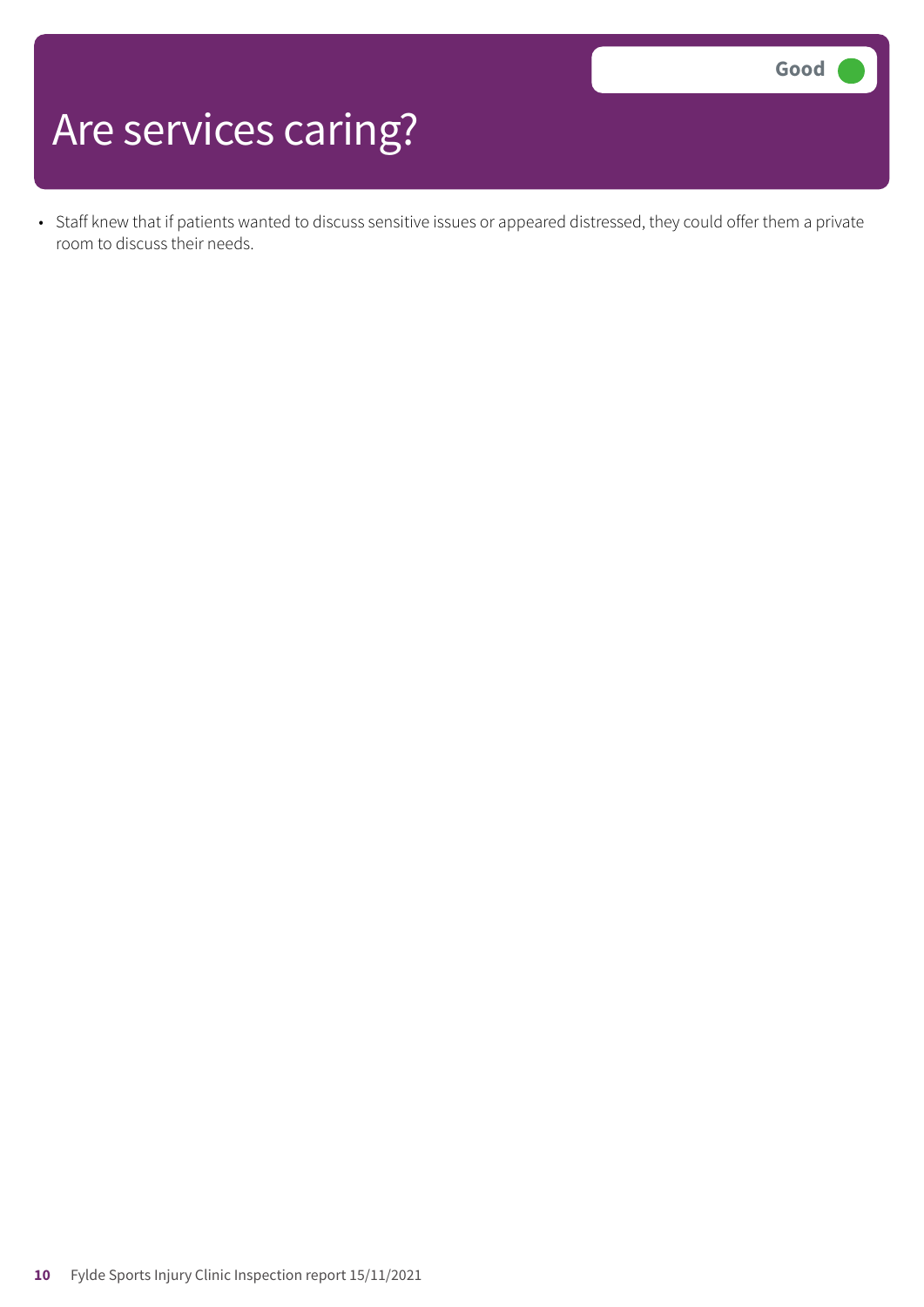# Are services responsive to people's needs?

#### **We rated responsive as Good because:**

The service organised and delivered services to meet patients' needs. Patients were able to access care and treatment from the service within an appropriate timescale for their needs. The service took complaints and concerns seriously, and procedures were in place to ensure they were appropriately investigated.

### **Responding to and meeting people's needs**

# The service organised and delivered services to meet patients' needs. It took account of patient needs and **preferences.**

- The service was offered on a private fee-paying basis. It was accessible to people who chose to use it and who were assessed as suitable to receive treatment and procedures.
- The facilities and premises were appropriate for the services delivered. Consultations took place in a modern clinic environment with two well equipped consulting rooms. For example, the provider had invested in advanced diagnostic skeletal ultrasound equipment and biodex machines. A biodex machine is a multi-mode computerised robotic measuring instrument designed to measure muscle strength.
- Reasonable adjustments had been made so that people in vulnerable circumstances could access and use services on an equal basis to others. For example, the clinic reception area, two consulting rooms and a disabled access toilet were located on the ground floor and there were parking bays located in front of the clinic building.

#### **Timely access to the service**

# Patients were able to access care and treatment from the service within an appropriate timescale for their **needs.**

- Patients had timely access to initial assessment, test results, diagnosis and treatment.
- Patients with the most urgent needs had their care and treatment prioritised.
- Patients reported that the appointment system was easy to use.

#### **Listening and learning from concerns and complaints**

# **The service took complaints and concerns seriously and responded to them appropriately to improve the quality of care.**

- Information about how to make a complaint or raise concerns was available in the reception area and on the clinic's website. Staff understand how to handle complaints and the importance of treating patients compassionately.
- The service had a complaint policy and procedures in place.
- There had been no formal complaints for the clinic in the last 12 months however one patient had provided feedback on their experience with follow-up communication from an allied professional. Action was taken by the provider in response to the feedback.
- Systems were in place to enable the service to learn lessons from individual concerns and complaints in the event they should arise.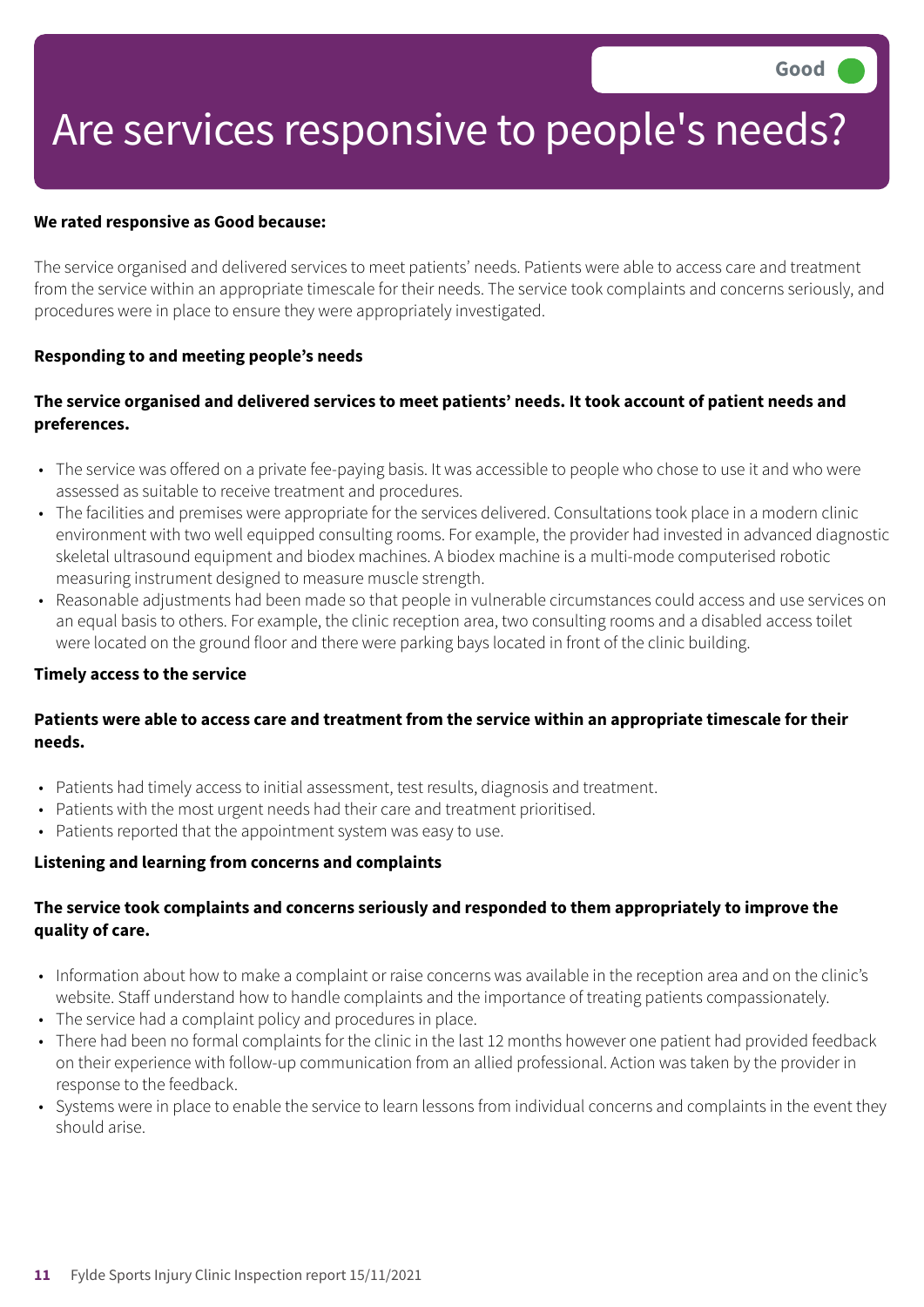# Are services well-led?

### **We rated well-led as Good because:**

The provider had the capacity and skills to deliver high-quality, sustainable care. The service had a mission statement which outlined the standards patients should expect to ensure the delivery of good quality care. The service had a culture of high-quality sustainable care and there were clear responsibilities, roles and systems of accountability to support good governance and management. There were clear and effective processes for managing risks, issues and performance. The service engaged with staff and sought patient feedback and there was evidence of systems and processes for learning, continuous improvement and innovation.

### **Leadership capacity and capability;**

### **Leaders had the capacity and skills to deliver high-quality, sustainable care.**

- The provider was knowledgeable about issues and priorities relating to the quality and future development of the service. They understood the challenges and were addressing them.
- The provider was visible and approachable. They worked closely with staff and others to make sure they prioritised compassionate and inclusive leadership.
- The provider had effective processes to develop leadership capacity and skills, including planning for the future of the service.

#### **Vision and strategy**

# The service had a clear vision and credible strategy to deliver high quality care and promote good outcomes for **patients.**

- The provider had developed a clear mission statement which outlined the expected standards of service for patients. This was to "Provide the highest quality of care to patients from all backgrounds, levels and age-groups, presenting with musculoskeletal (msk) injuries, sports medicine related problems, chronic msk pain, sports injuries and any illnesses with symptoms related to the exercising of the msk system or joints. In addition, Fylde Sports Injury Clinic Limited uses all patient contacts to promote the benefits of activity and promote a return to fitness and sport for injuries exercisers and athletes"
- The provider had produced a quality improvement document and was able to clearly articulate the ongoing aims and objective of the service and future succession plans.
- Staff were aware of and understood the service's mission statement and their role in achieving the service mission and standards.
- The service routinely monitored service performance through internal and external audit.

### **Culture**

# **The service had a culture of high-quality sustainable care.**

- Staff felt respected, supported and valued. They were proud to work for the service.
- The service focused on the needs of patients.
- The provider demonstrated a positive commitment to the management of any incidents and /or complaints should they arise.
- Health and safety matters were a standard agenda item in meetings and were continually kept under review as part of the provider's auditing programme.
- The provider was aware of and had systems to ensure compliance with the requirements of the duty of candour.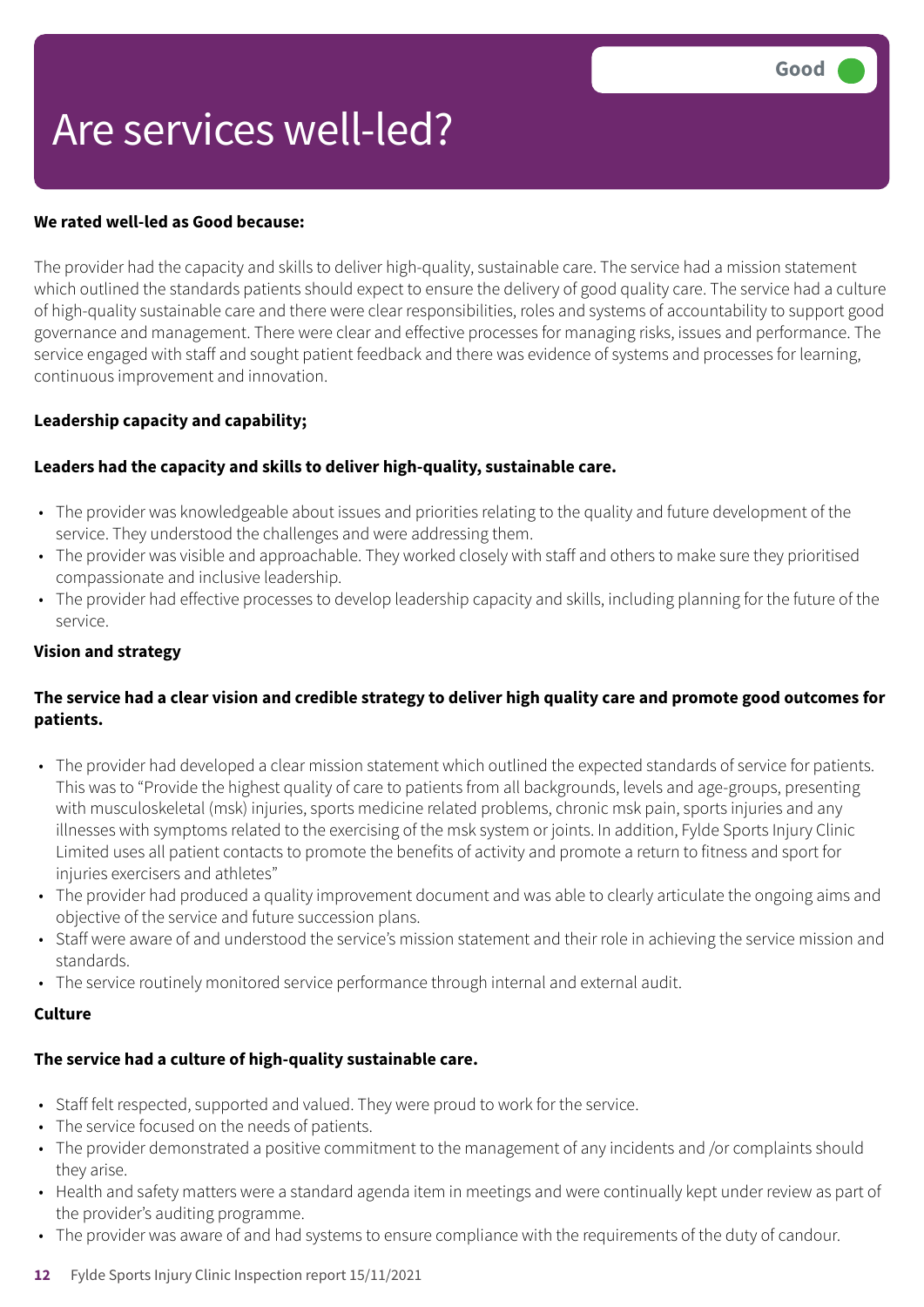# Are services well-led?

- Staff told us they could raise concerns and were encouraged to do so. They had confidence that these would be addressed.
- There were processes for providing all staff with the development they need. This included appraisal and career development conversations.
- There was a strong emphasis on the safety and well-being of all staff.
- The service actively promoted equality and diversity. Staff had received equality and diversity training and staff reported they were treated with respect and appropriately to their needs and personal circumstances.
- There were positive relationships between staff.

# **Governance arrangements**

# **There were clear responsibilities, roles and systems of accountability to support good governance and management.**

- The service was delivered by a sole provider. They had a good understanding of the required accountability and governance processes to ensure safe care and treatment.
- Staff were clear on their roles and accountabilities.
- The provider had established policies, procedures and activities to ensure safety and assure themselves that they were operating as intended.
- The service used performance information which was reported and monitored.
- The information used to monitor performance and the delivery of quality care was accurate and useful. For example, the provider had undertaken an audit of injection outcomes to monitor the effectiveness of treatment and to reflect on patient outcomes.
- The provider submitted data or notifications to external organisations as required. The provider was knowledgeable regarding what issues were required to be notified to the CQC.
- There were robust arrangements in line with data security standards for the availability, integrity and confidentiality of patient identifiable data, records and data management systems.
- The provider routinely sought feedback from staff and patients to ensure the ongoing development of the service and continuous improvement.

# **Managing risks, issues and performance**

# **There were clear and effective processes for managing risks, issues and performance.**

- There was an effective, process to identify, understand, monitor and address current and future risks including risks to patient safety.
- The service had processes to manage current and future performance.
- Leaders had oversight of safety alerts, incidents, and complaints.
- Clinical audit had a positive impact on quality of care and outcomes for patients. For example, the provider routinely monitored the outcome of joint injections, feedback from patients and significant events and took action to make any necessary improvements.
- The provider had plans in place and had trained staff for major incidents.

# **Appropriate and accurate information**

# **The service acted on appropriate and accurate information.**

- Quality and operational information was used to ensure and improve performance. Performance information was combined with the views of patients.
- **13** Fylde Sports Injury Clinic Inspection report 15/11/2021